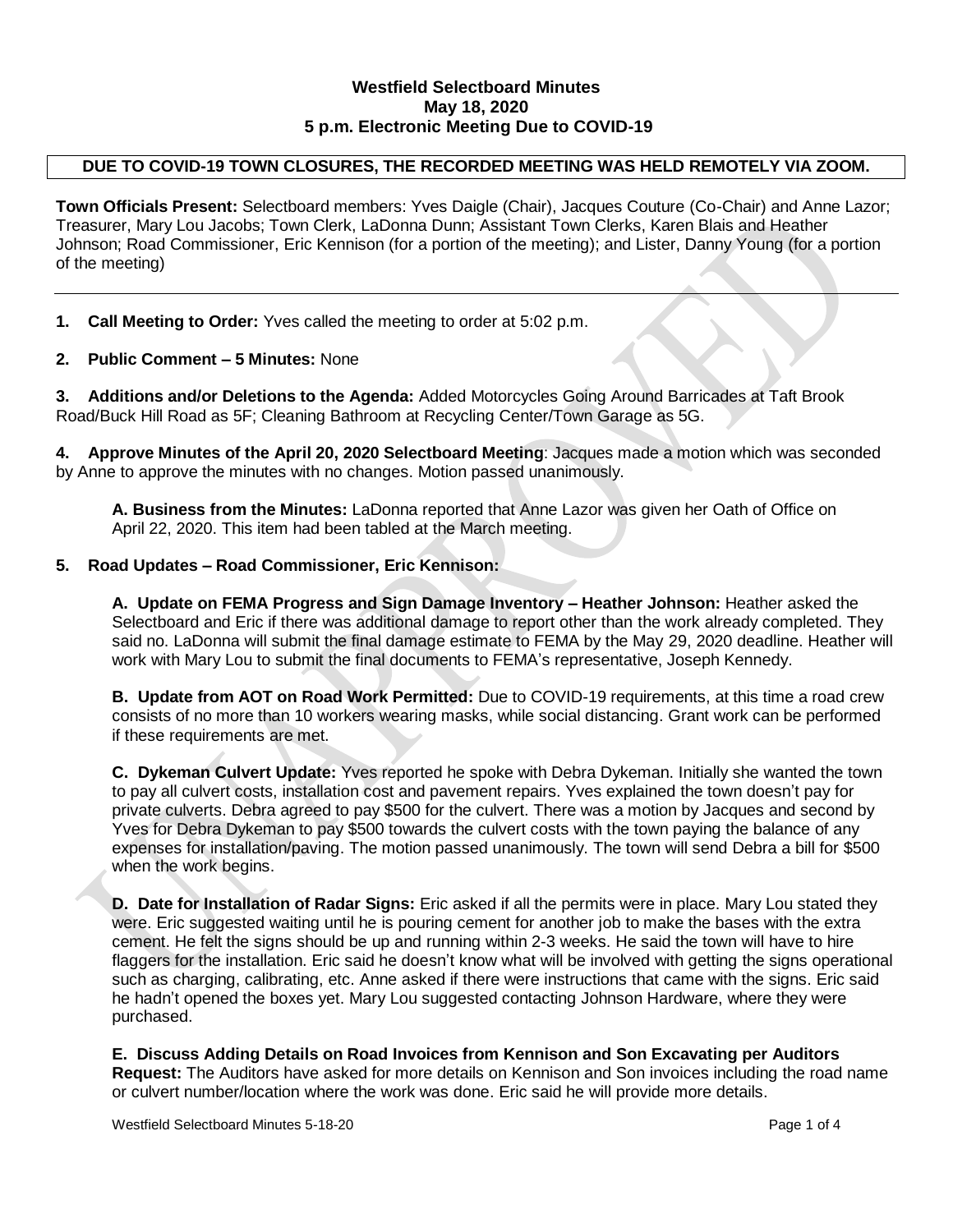**F. Motorcycles Going Around Barricades at Taft Brook Road/Buck Hill Road:** Yves said he has received a complaint about motorcycles driving fast on Taft Brook and darting between the barricades that are supposed to block access to Buck Hill Road. There is a gap between the edge of the road and the barricades allowing this to happen. Eric said he will move another Jersey barrier from Reservoir Road to block the gap by the end of the week until the guardrails can be put in place. Jacques thought it best to complete this as soon as possible to ensure everyone's safety.

**G. Cleaning Bathroom at Recycling Center/Town Garage:** Yves asked Eric who was going to clean the bathroom. Eric said he'd clean it one final time and then he wouldn't be using it for the rest of the season. Yves thought the bathroom should be painted—walls, floor and ceiling. The Selectboard was in agreement that Yves should paint the bathroom. Yves confirmed everyone agreed that public use of the bathroom is not permitted. Recycling center and road crew employees are the only ones permitted to use the bathroom at this time. The bathroom supplies will be provided by the town. LaDonna recently gave Yves a box of cleaning and sanitizing supplies including paper towels and toilet paper. It was discussed that due to COVID-19, bath type hand towels should not be used; only disposable paper towels should be used for proper handwashing. Yves will make sure the bathroom is cleaned each week after recycling.

### **6. Treasurer's Report – Treasurer, Mary Lou Jacobs:**

**A. Approve Warrants for Expenditures Dated: 4/29/20 \$6,911.40 bills / \$3,101.80 payroll; 5/6/20 \$389.72 bills; and 5/13/20 \$11,976.92 bills / \$3,648.62 payroll / \$2,739.86 federal deposit:** Motion by Jacques and second by Yves to approve the warrants as listed. Motion passed unanimously.

**B. Budget Status Update (emailed in advance):** Mary Lou stated the budget status reports reflect all paid bills as of the previous week. The Selectboard reviewed the reports with Jacques questioning how NEMRC calculates the actual percentage column. Mary Lou said the general fund/highway account has a balance of \$1,644.53 adding \$30,000 of the \$100,000 line of credit has been used to date. The NVDA Grants-in-Aid money from 2019 is still outstanding. Doug Morton replied to emails stating the town should receive the money by the end of June. Jacques asked about the FEMA money from the Halloween 2019 event. Mary Lou stated it is still in the works.

**C. Investment Account Update (emailed in advance):** Mary Lou noted the Edward Jones investment is starting to rebound with a balance of \$149,699.01, up from the previous month's balance of \$145,791.65. She reported there is \$12,554.94 in the reappraisal fund, available at the North Country Federal Credit Union as well as a CD with \$4,373.81 maturing 4/15/21.

**D. Road Budget Comparison with Other Towns for Auditors – Jacques Couture:** Yves explained the Auditors asked for a road analysis comparing costs of the town owning the road equipment versus contracting for road services as the town has done with the last three road commissioners. The Selectboard discussed this at earlier meetings and decided to get copies of the town reports from Troy, Newport Town, Jay, Brownington and Coventry to make the comparison. Jacques presented the findings. He stated he took each towns budgeted amount, divided by the highway miles, to establish a cost per mile for comparison sake. Jacques said he would talk with Auditor, Joe Falworth, and explain the chart to him. The Selectboard was satisfied the numbers were in range with area towns. If the Auditors want a deeper look, Jacques said he would provide them with the town reports and discuss how he calculated the numbers.

# **7. Discuss Reopening Town Buildings/Recreation Areas (COVID-19 State of Emergency Extension**

**6/15/20):** The Selectboard reviewed the Agency of Commerce and Community Development (ACCD) recommendations and made the following determinations:

- Open the Tennis Court. Jacques will remove the donated/shared tennis racquets and balls until further notice and store them downstairs in the Community Center.
- Basketball Court remains closed.
- Library remains closed.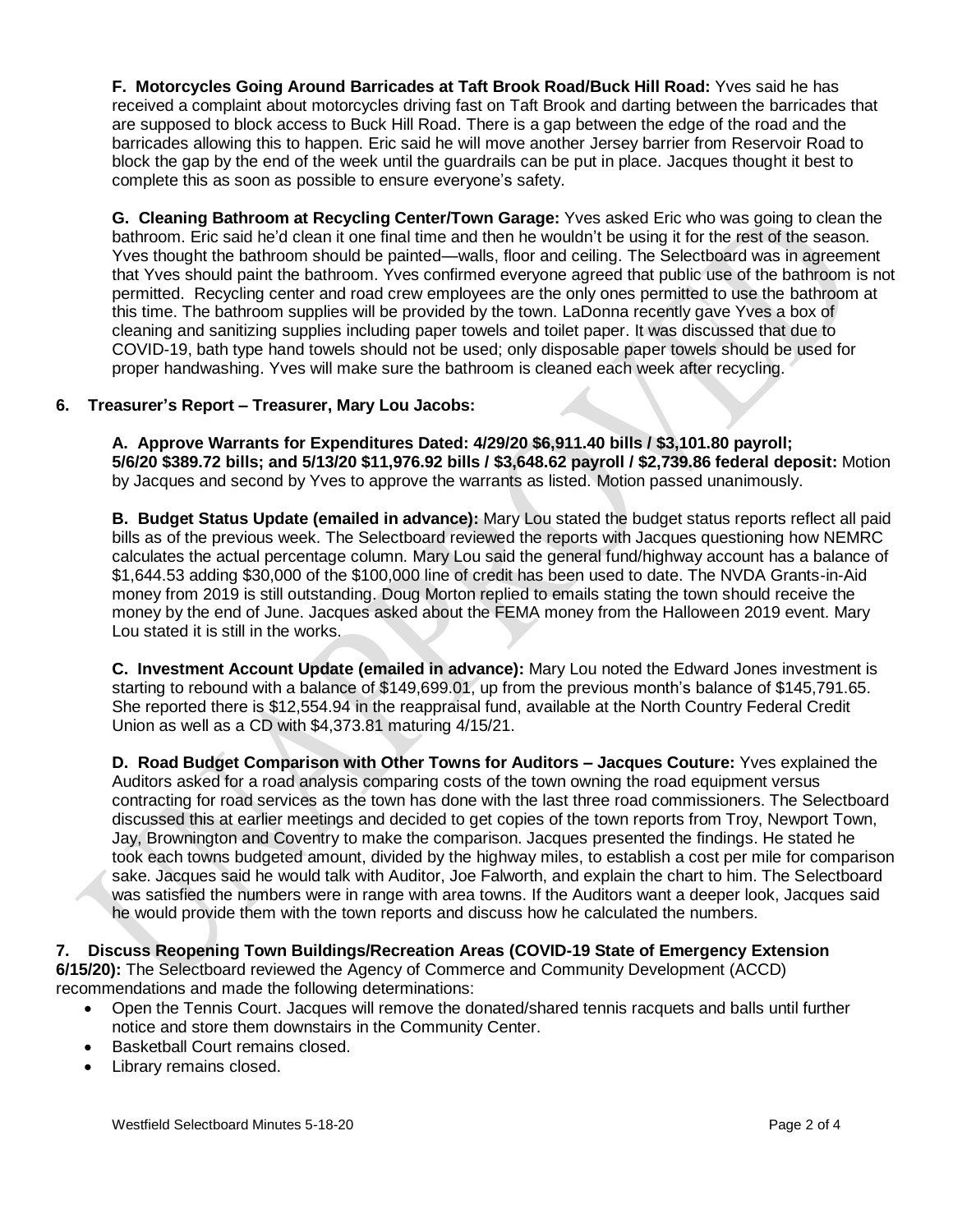Town offices open by appointment only for the vault and other limited services. The Clerk maintains a calendar with scheduled times for Clerk, Assistant Clerk, Listers, Treasurer and cleaning. Town business continues to be conducted by email, voice mail, text messaging, drop box and USPS.

## **8. Listers Report – Chair, Danny Young:**

**A. Renewing Map Contract with Russell Graphics:** Danny reported Dean Russell approached the Listers about renewing the map contract for four years locking in the price at last year's rate of \$1,725 for 2021 and 2023. Danny stated the Listers have been happy with the product and recommends the Selectboard sign the agreement. Currently the tax maps are updated every two years. There was a motion by Jacques and second by Anne to sign a four-year contract locking in the price at \$1,725 for each two-year contract (2021 & 2023). Motion passed unanimously.

**B. Update on Lister Pre-Grievance Informal Hearings (5/21 & 5/22) and Formal Hearings (5/29 & 5/30):** Danny said many properties went down in assessed value but overall the Grand List increased due to new housing units. Due to COVID-19, informal and formal grievances will be held remotely via Zoom or conference call. NEMRC Assessors will lead the informal and formal hearings with the Listers participating.

**C. Appoint Lister to Replace Sue Scott:** Danny explained Sue Scott will be resigning as a Lister. It's a bigger job than Sue thought it was going to be. She put in a lot of effort and found an interested person to recommend for her replacement. Scott Dean is willing to serve as a Lister upon Sue's resignation and appointment by the Selectboard. Danny explained because there may be grievances, Sue has agreed to continue as a Lister until the grievance process is complete. This article was tabled until after grievances.

**9. Update on Municipal Planning Grant Full Proposals – LaDonna Dunn:** LaDonna reported there were four consultants who turned in qualifications to bid on the housing and market study for the recommended reuse of Scenic View RuralEdge. The project committee comprised of Alison Low, NVDA; Pat Sagui, Chair of the Planning Commission; Brian Pickard, Rural Edge; and LaDonna reviewed the applicant's qualifications and asked for full proposals from three of the candidates. One is from Vermont and two of the candidates are from Massachusetts. LaDonna said if all were in agreement, the project committee would interview the applicants and narrow the field to one recommendation for the Selectboard to approve at their next meeting. No one objected. The grant work will be completed by 2021.

**10. Review and Approve the Local Emergency Management Plan (LEMP):** Anne reviewed the document updates specifically the pandemic mentions. Dennis Neumann stated he can continue being one of the Emergency Management Coordinators for another year but would like to be replaced after that. Anne will work on planning a Zoom meeting for the group and see if someone already involved would like to step up to a leadership role. There was a motion by Yves and second by Jacques to adopt the Local Emergency Management Plan (LEMP). The motion passed unanimously. Yves will come to the office to sign the document. The Clerk will submit the signed adoption form and revised LEMP to Bruce Melendy at NVDA for filing with Vermont Emergency Management.

**11. Sheriff's Report for April:** There were 16.5 patrol hours, two administrative hours, two incidents and one citation resulting in \$130 in fines reported for April.

**12. Appoint Pat Sagui to VLCT's Quality of Life and Environment Committee:** LaDonna reported Pat Sagui requested to participate on this committee on behalf of the Town. There was a motion by Jacques and second by Anne to nominate Pat to VLCT's Quality of Life and Environment Committee. The motion passed unanimously. Pat will be asked to report areas of interest/concern to the Selectboard.

**13. Northeast Kingdom Waste Management District (NEKWMD) Grant for Composting Facility:** Yves said there is a grant for \$250,000 that has been awarded to NEKWMD from the Agency of Natural Resources for a food composting facility. The district is looking for a town that would have town land, away from the village, where such a facility could operate. The composting facility would be owned by a town and monitored by NEKWMD. Yves said this is for informational purposes with no action required by the Selectboard.

Westfield Selectboard Minutes 5-18-20 **Page 3 of 4** Page 3 of 4